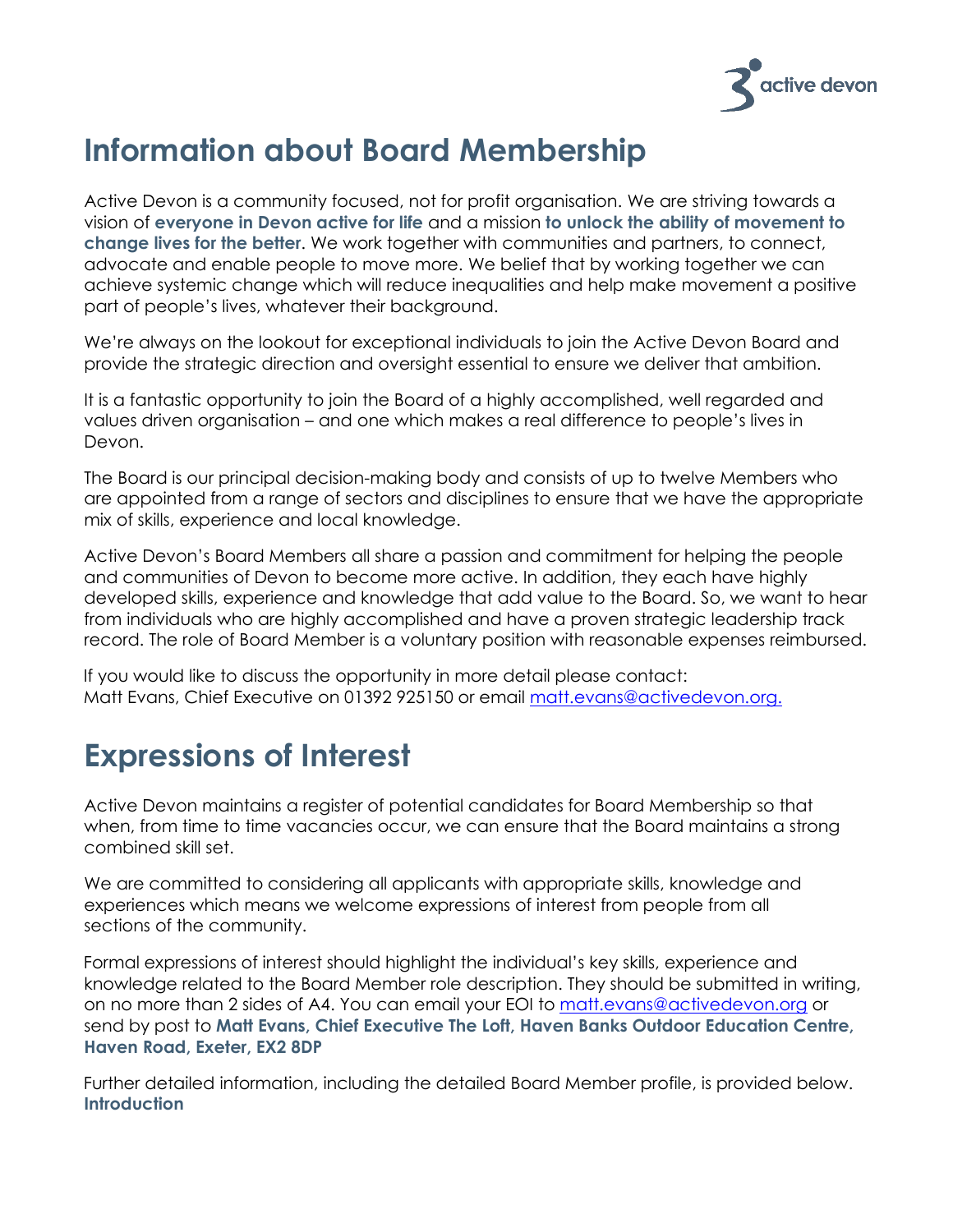

Thank you for showing an interest in membership of the Active Devon Board. This document provides headline information about the Active Devon Board and the role of its Board Members. Please feel free to contact Matt Evans, Chief Executive for any further information or to discuss any queries you may have. Tel: 01392 925150 or email [matt.evans@activedevon.org](mailto:matt.evans@activedevon.org)

## **About the Active Devon Board**

Active Devon is constituted as a not for profit unincorporated association. Through a formal partnership arrangement, Devon County Council (DCC) is the accountable body for Active Devon. This means that key operational functions and policies, such as financial regulation and employment is discharged by DCC enabling Active Devon to focus on collaboration with key local community, sport and public sector partners.

The Board is Active Devon's principal decision-making body. It provides strategic leadership including the approval each year of a delivery/business plan. The Board's remit includes:

- Determining Active Devon's strategy and holding the executive team to account for its delivery
- Acting as a sounding board and providing support and a critical challenge to the Chief Executive and executive team.
- Agreeing and monitoring the progress of the delivery plan and 1 & 4 year budgets.
- Identifying key themes of work, guided by the priorities of the delivery plan.

The Board comprises up to 12 Members who are recruited from sectors / organisations relevant to our work. They provide a broad range of skills, experience and local knowledge.

You can see more information about Active Devon's governance, including details of who the current Board Members are, by visiting [www.activedevon.org/governance](http://www.activedevon.org/governance) 

**Eligibility -** Board Members should work and/or reside or have a demonstrable interest in the geographical county of Devon

**Remuneration -** This is a non-paid position. Travel and reasonable expenses will be reimbursed

**Term -** Initially a three-year term, to be reviewed annually

**Time Commitment -** After a brief initial induction meeting the expectation of Board Members is that they commit to regularly attend Board meetings. Generally, there is an annual schedule of 4-5 Board meetings which take place in Exeter during the working day.

Board Members who may wish and are able to offer a little more time may be invited to attend and support other occasional Active Devon events, if available, or to represent Active Devon on working groups / at conferences etc. This is not an expectation or obligation of all Board Members.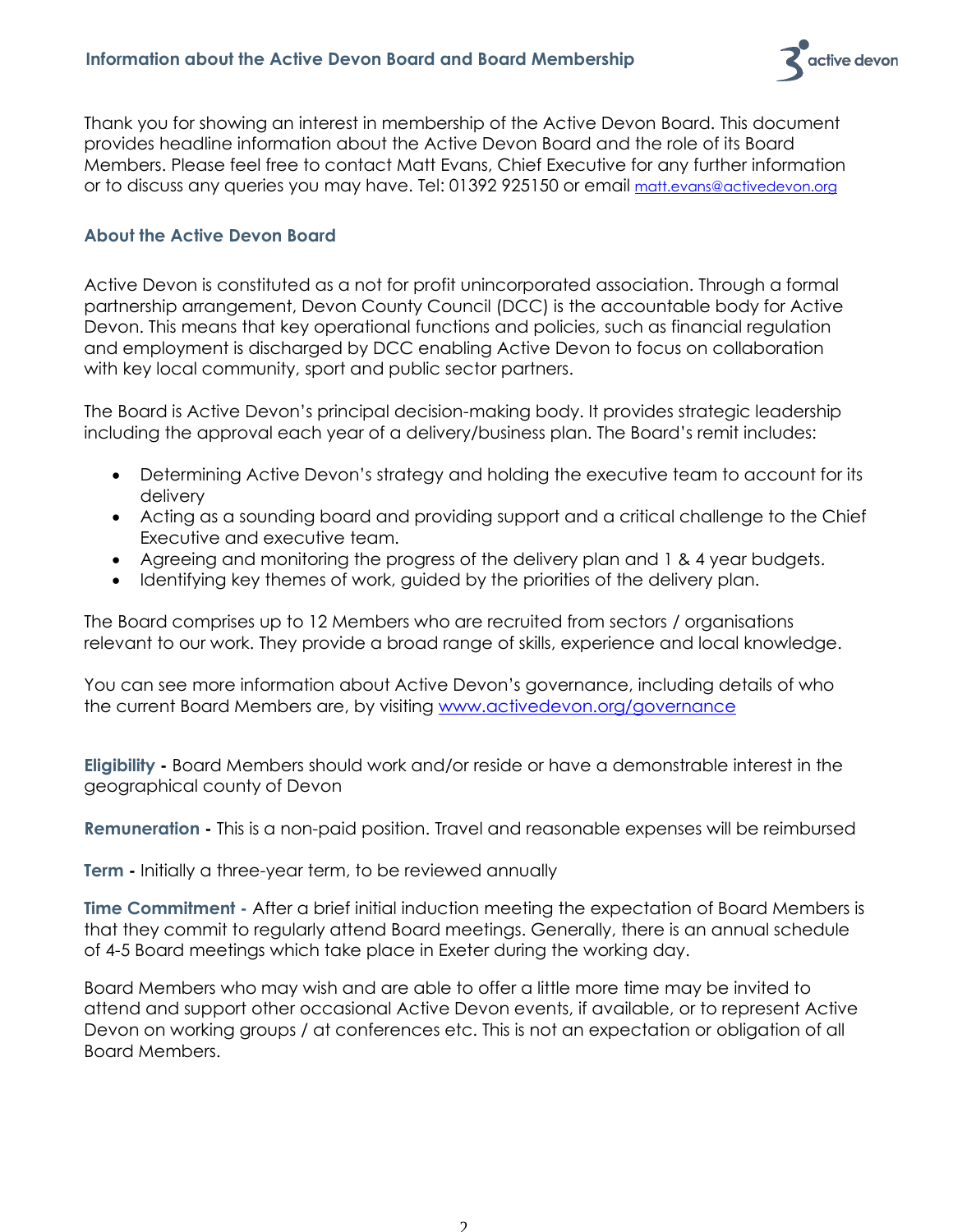

### **ROLE DESCRIPTION Member of the Active Devon Board**

#### **Purpose**

- Provide input to strategic leadership and be a proactive advocate for Active Devon and its work
- Help make the Board a high performing team
- Help ensure the Partnership is 'fit for purpose'
- Extend the network, influence and resources of Active Devon and its work
- A small number of Board Members volunteer to lead oversight for particular areas such as performance, risk and finance
- Support the Chairperson, Chief Executive and Active Devon staff.

## **Role of Board Members is to:**

- Advocate for physical activity and sport in Devon
- Champion for Active Devon within their own sector and its networks
- Promote the vision for Active Devon
- Provide a two way network of communication between partners within their own sector, its associated networks and Active Devon
- Contribute to effective Board performance and management
- Contribute to the Board's setting of strategic goals within the business plan and ensuring that effective performance oversight is in place
- Support the planning, development and implementation of partnership work in accordance with the vision, aims and objectives of Active Devon
- Ensure that Active Devon remains fit for purpose
- Ensure all aspects of Active Devon are fully and effectively monitored and evaluated
- Ensure all partners are kept updated on the developments within Active Devon
- Support and respect the roles of the Chief Executive and staff of Active Devon

## **PERSON SPECIFICATION**

## **Member of the Active Devon Board**

Board Members will need to possess demonstrable **Experience** across a number of the following:

- Strategic vision, planning and management
- Involvement in physical activity, formal or otherwise
- Leadership
- Communication and networking
- Negotiation and mediation
- Cross agenda working
- Decision making
- Equalities and diversity
- High level experience, physical activity/sport related or otherwise, in one or more sectors relevant to the work of Active Devon. These may include: Relevant Local Authority functions